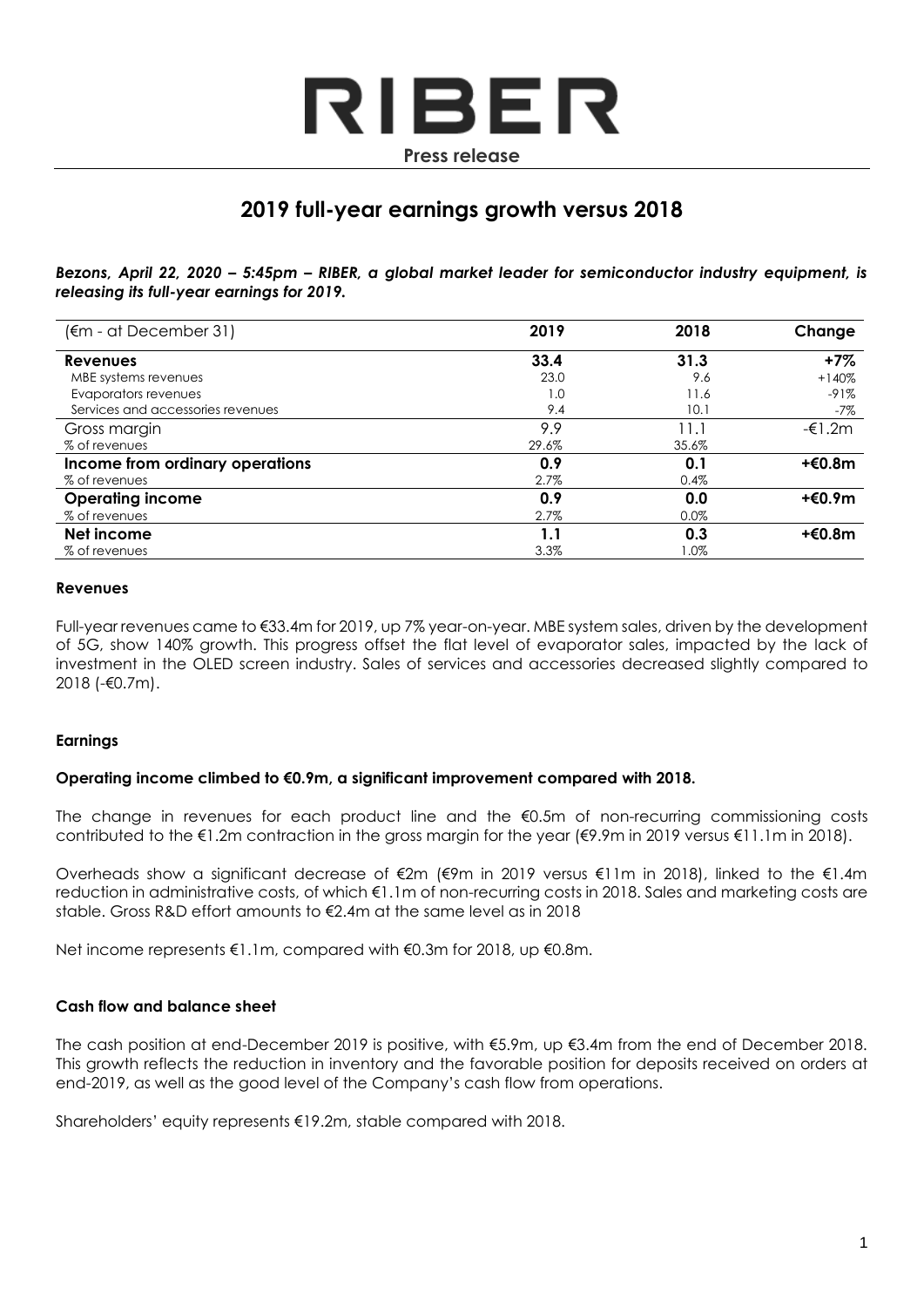## **Order book**

The order book at December 31, 2019 remained high at €28.7m. The MBE systems order book (€21.8m) includes 12 machines to be delivered in 2020, with five production units. The order book for services and accessories is stable year-on-year at €6.9m.

## **Outlook for 2020**

In the context of the Covid-19 epidemic, RIBER has adapted its organization in order to minimize the impact of this health crisis on its business. The Company has taken all the measures needed to ensure the safety of its staff and continue operating.

Thanks to the actions rolled out since March 13, RIBER has been able to keep almost all its staff operational, working either from home or on site. More specifically, the Company is still able to produce and deliver, while continuing to develop its strategic projects. However, the Company faces a slowdown in its commercial activity, with certain orders deferred, especially in China, RIBER's leading region, where the 5G market is still very buoyant.

Alongside this, the Company is continuing to closely monitor its levels of cash and it intends to use some of the support measures put in place by the public authorities.

#### **Distribution of amounts drawn against the "issue premium" account**

The Executive Board will submit a proposal to shareholders at the General Meeting on June 23, 2020 to approve a cash payout based on reimbursing part of the issue premium for €0.03 per share. It will be released for payment on June 30.

#### **General Meeting held as a closed session**

On account of the lockdown measures and restrictions on movement, the General Meeting on June 23, 2020 will exceptionally be held as a closed session, without shareholders being physically present. Shareholders will be encouraged to vote by email or to appoint the General Meeting chairman to represent them.

## **Next date**

- April 30, 2020: 2020 first-quarter revenues and 2019 annual financial report
- June 23, 2020: General Meeting held as a closed session

The annual financial statements were approved by the Executive Board on April 21, 2020, and have also been approved by the Supervisory Board. They will be incorporated into the 2019 annual financial report, which will be available from April 30, 2020 in French on the Company's website [\(www.riber.com\)](http://www.riber.com/).

## **About RIBER**

RIBER is a global market leader for semiconductor industry equipment. It designs and produces molecular beam epitaxy (MBE) systems as well as evaporation sources and cells for the semiconductor industry. It also provides technical and scientific support for its clients, maintaining their equipment and optimizing their performance and output levels. Through its high-tech equipment, RIBER performs an essential role in the development of advanced semiconductor systems that are used in numerous consumer applications, from information technologies to 5G telecommunications networks, OLED screens and next-generation solar cells.

RIBER is listed on the regulated market Euronext Paris (Compartment "C") and is part of the CAC Small, CAC Technology and CAC T. HARD. & EQ indices.

ISIN: FR0000075954 |Reuters: RIBE.PA |Bloomberg: RIB: FP